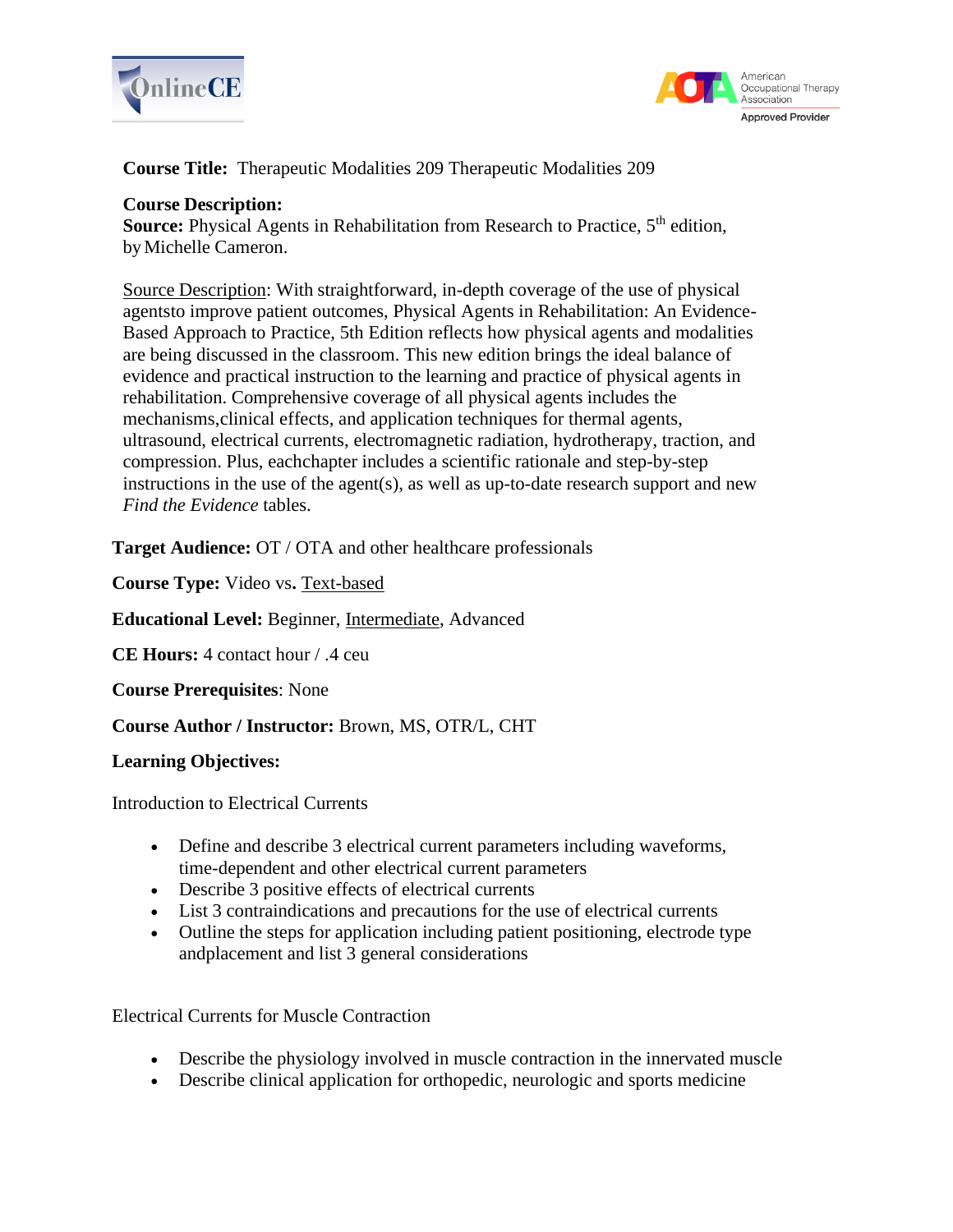- Describe muscle contraction for denervated muscle
- List 5 precautions and contraindications
- Outline parameters including, but not limited to, electrode placement, positioning,frequency and amplitude for the use of electrical stimulation for innervated muscles

## **Agenda:**

# **Hour #1**

Electrical Current Devices, Waveforms, and ParametersWaveforms Parameters Effects of Electrical Currents Stimulation of Action Potentials in NervesDirect Muscle Depolarization Ionic Effects of Electrical Currents

# **Hour #2**

Contraindications and Precautions for Electrical CurrentsContraindications for Electrical Currents Precautions for Electrical Currents Adverse Effects of Electrical CurrentsApplication Technique Patient Positioning Electrode Type Electrode Placement Documentation

### **Hour #3**

Effects of Electrically Stimulated Muscle ContractionsInnervated Muscle Denervated Muscle Clinical Applications of Electrically Stimulated MuscleContractions Muscle Strengthening for Patients With Orthopedic ConditionsCardiorespiratory and Functional Training for Patients With Cardiac, Pulmonary, or Critical Illness Muscle Strengthening for Healthy Adults and Athletes Improved Muscle Coordination and Motor Control for Patients with Neurological Conditions

# **Hour #4**